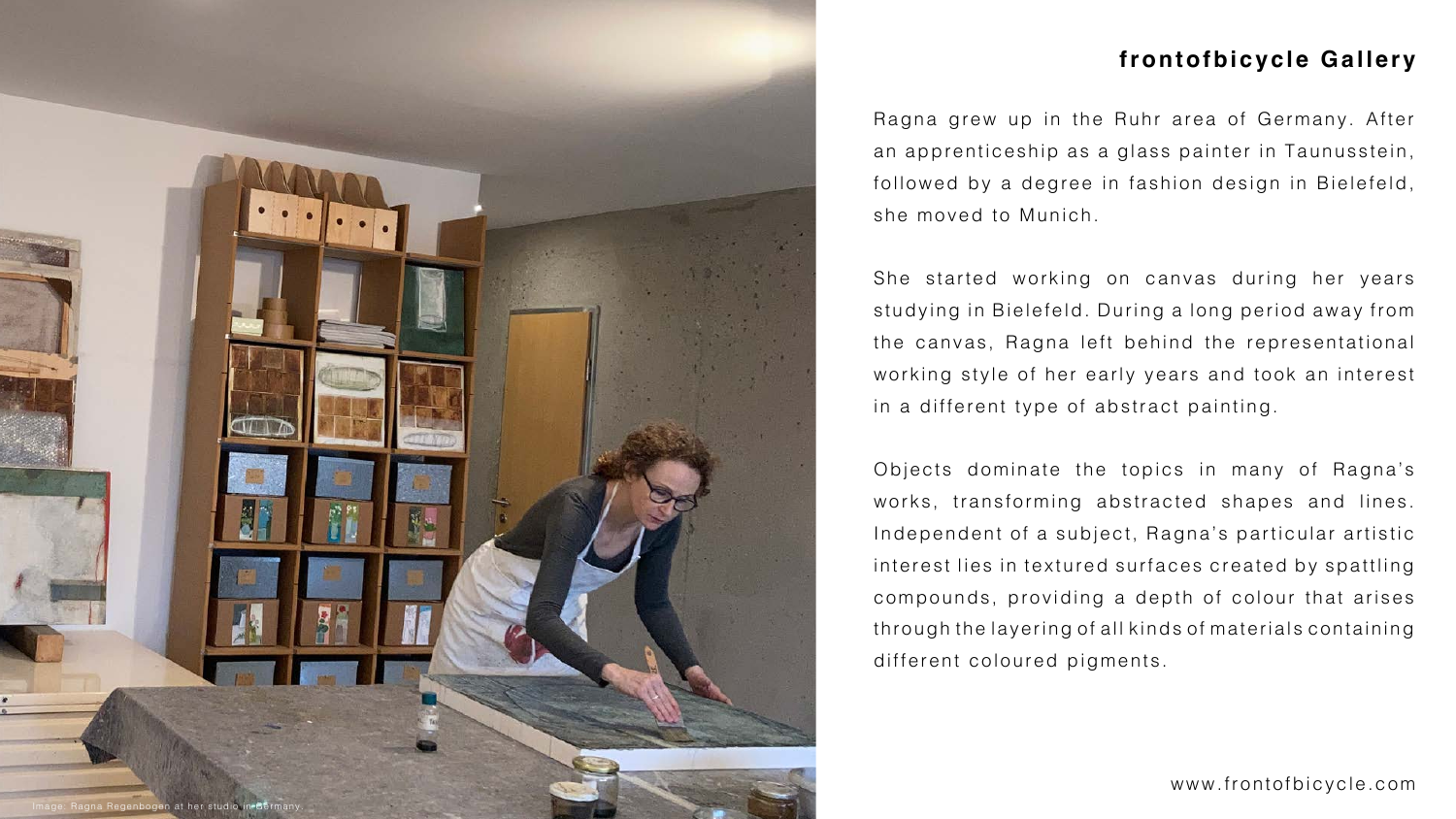Relikt 3©. Ragna Regenbogen Mixed Media on Hardboard 70 x 70 x 5 cm Price Upon Request





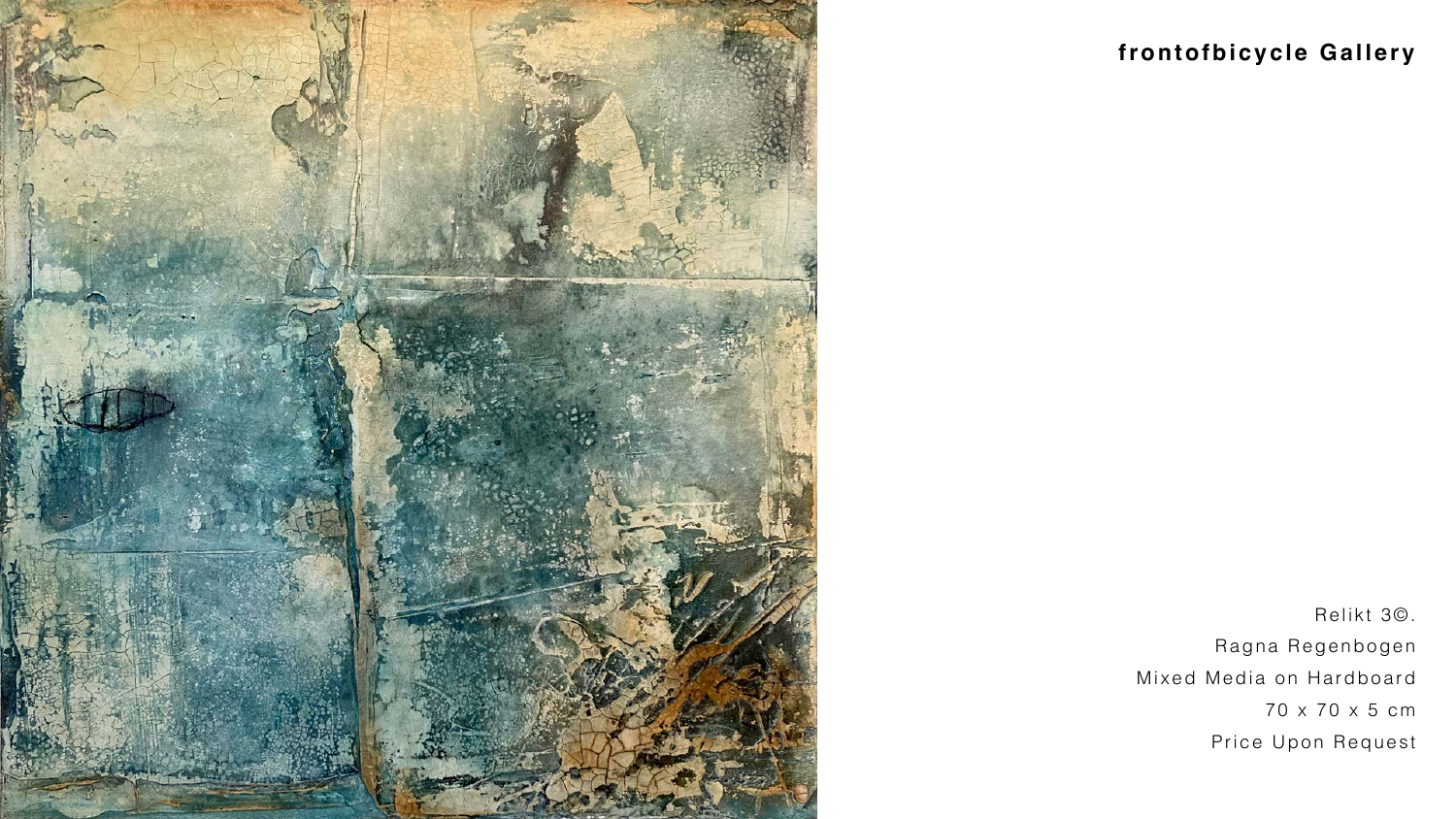Relikt 5©. Ragna Regenbogen Mixed Media on Hardboard 70 x 70 x 5 cm Price Upon Request